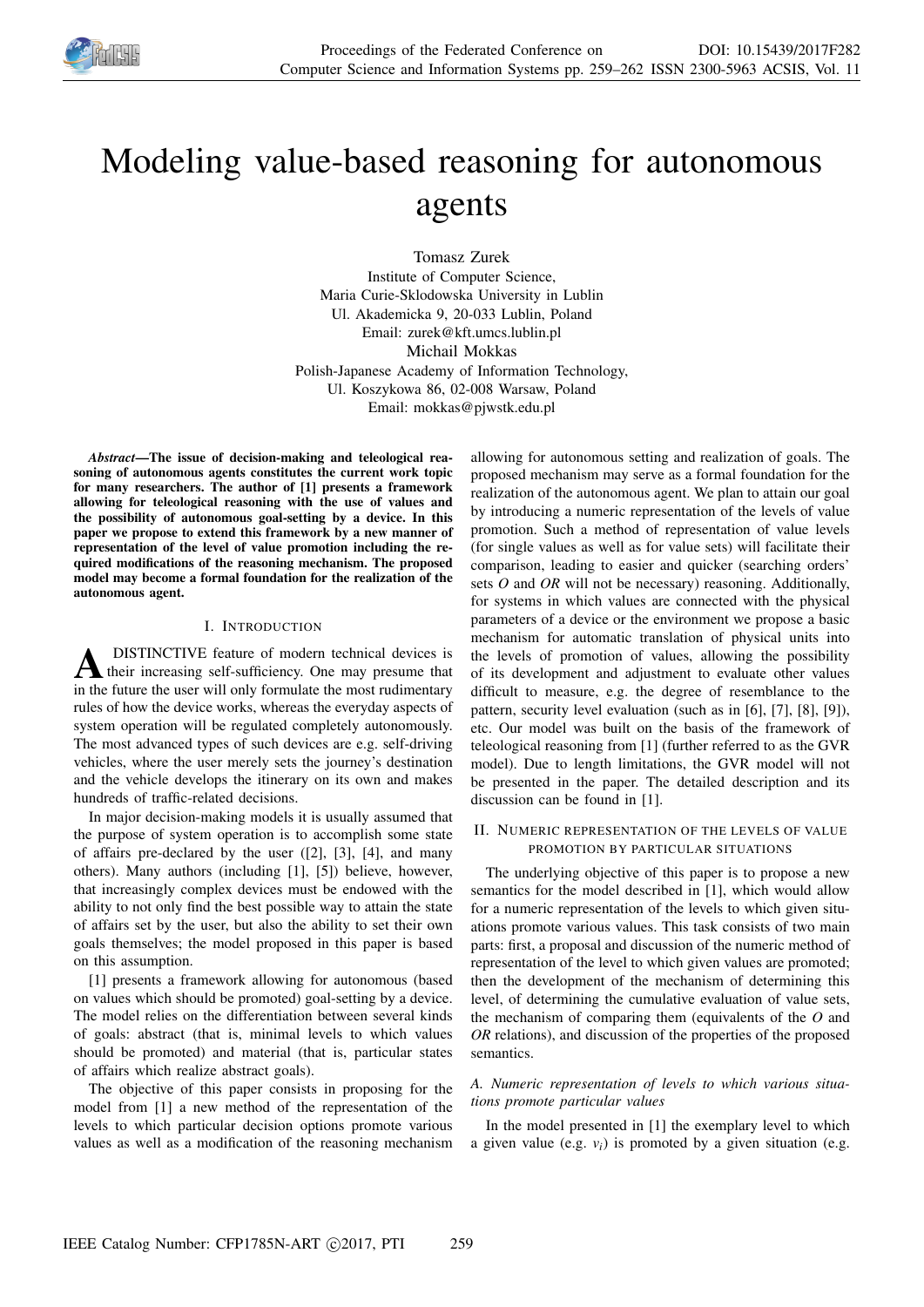*x*<sub>*j*</sub>) is presented as  $v_i(x_i) \in V(X)$  (without a definition of the kind and range of values which can be taken). The relations between the levels to which a given value  $(v_i)$  is promoted by situations  $x_1$  and  $x_2$  are regulated by a partial order  $O_i$ . Our model assumes that  $v_i(x_i)$  will be expressed with a number from the range  $\langle 0; 1 \rangle$ , where  $v_i(x_j) = 0$  means that a value  $v_i$ is not promoted by a situation  $x_j$ , a value  $v_i(x_j) = 1$  means that a value  $v_i$  is promoted by  $x_j$  to the maximal possible level, though we assume that the accomplishment of the maximal fulfillment of the value is not possible – the value may be promoted very close to the maximal value, but cannot reach it. Such representation allows us to compare the levels to which the same value is promoted by various situations (order *O* will be a total order).

Assuming a numeric representation of the level of promotion of values one cannot miss the fact that not all values are equally important to each user. The simplest solution would be to assign some weight to each value (from the range  $(0, 1)$ ), though this proposition is a far cry from the way humans reason. In real decision-making, a person does not assign constant weights to various values. In most cases, the weight of a given value depends on the user's preferences, external factors, and the level to which the value is promoted.

*Definition 1 (Function of the weight):* Let  $\Omega_i : v_i(x_j) \to$  $(0; 1)$  be a function of the weight referring to a value  $v_i$ . We assume that every function of the weight in the range  $(0; 1)$ will be a constant and increasing function (this assumption is indispensible for the preservation of the features of the GVR model). For every value  $v_i \in V$  exists maximally one function  $\Omega_i$ . Let  $\Omega$  be a set of weights' functions.

By  $vo_i(x_i) = \Omega_i(v_i(x_i))$  we will denote the level of promotion of a value  $v_i$  by situations  $x_j$  taking into account weight  $\Omega_i$ . A value  $vo_i(x_j)$  will denote the relative level to which a situation  $x_j$  promotes a value  $v_i$ . Let  $VO(x) = \{vo_i(x_j)|vo_i(x_j) =$  $\Omega_i(v_i(x_j)) \wedge v_i(x_j) \in V(X)$ } be the set of all values  $vo_i$  in all situations.

The most basic kind of function  $\Omega$  is a linear function  $\Omega_i(v_i(x)) = a(v_i(x))$ , where *a* is a constant from the range  $(0; 1)$ ; it is, however, possible to define more complex functions which would better express the relative preferences between values.

# *B. Transition from physical values to the evaluation of the promotion level of particular values*

The promotion levels of certain values that are considered in the model are measured in various different methods and posses their individual physical representation. This is because, each of them deals with another state of related but diverse events.

*Definition* 2 (function  $\Phi$ ): Let  $\Phi_i$ :  $pv_i(x) \rightarrow (0; 1)$  be a function that normalizes the level of a physical value  $pv_i(x)$ and transforms it into  $v_i(x)$ . Let  $\Phi$  be the set of transformation functions. Our model can make use of several different transformation functions which can be additionally declared, depending on the nature of the values. Whenever we are unsure of how the transformation function should be defined for a particular case, we can chose the default form which is the following: In order to normalise the physical values we will use the following normalisation function:  $v_i(x) = \Phi_1(pv_i(x)) =$  $(pv_i(x) - min(pv_i))/(max(pv_i) + e_{pv_i} - min(pv_i))$  where:

- $pv_i$  is the actual level of the value from the set of physical values *PV*.
- *x* is the situation that promotes the certain value.
- $min(pv_i)$  is the minimal level of the value  $pv_i$ .
- $max(pv_i)$  is the maximal level of the value  $pv_i$ .
- $e_{pv_i}$  is an arbitrarily small positive quantity.

The result of  $\Phi_1(pv_i(x))$  is the level of the corresponding value  $v_i(x)$ . For values where higher levels indicate a worse state we inverse the result of the normalisation function:  $1 - \Phi_1(pv_i(x))$ . The derivative of function  $\Phi_1$  will always produce a positive number.

## *C. Cumulative evaluation of the level of promotion of a value set by a given situation*

In the model discussed in [1] a given situation may promote various values to various extents. It is represented by set  $V^Z(x_n)$ , where  $V^Z$  is a subset (named *Z*) of value set *V*. By  $V^{x_n}$  we denote set of all values promoted by situation  $x_n$ . By  $V^Z(x_n)$  we denote a set of estimations of the levels of promotion of values constituting set  $V^Z$  by a situation  $x_n \in X$ . If  $V^Z = \{v_z, v_t\}$ , then  $V^Z(x_n) = \{v_z(x_n), v_t(x_n)\}$ . The GVR model also introduces the order relation *OR* between promotion sets to which various values are promoted by various situations (def. 8 in [1]). Properties of the *OR* order are discussed In [1].

Since our model assumes that the grounds for evaluation are relative levels to which particular values are promoted by situations, in our model the correspondent of set  $V(X)$  will be set  $VO(X)$  and its subsets.

For the realization of value-based reasoning to be possible, it is indispensible to define the correspondent of order *OR* for the new semantics. Introducing the numeric representation of the level to which a given situation promotes a given value  $(v_i(X_n))$ and the weight function  $\Omega$  provides the possibility to develop a mechanism able to determine the cumulative evaluation of the promotion of a value set by a given situation.

Firstly, we assume that the cumulative evaluation of the level to which a given value set will be promoted by a given action will be a number from the range  $(0; 1)$ , where 0 is interpreted as the minimal level of promotion and 1 is interpreted as the maximal level of promotion (impossible to attain). Such a relation will anable the comparison of various situations, including those which promote different values.

*Definition 3 (function*  $\Theta$ ): Let  $\Theta : VO^{\mathbb{Z}}(x) \to \langle 0; 1 \rangle$  be a function returning the cumulative evaluation of the level to which a situation *x* promotes a value set  $V^Z$ . If:

- $V^Z = \{v_1\}$  then  $\Theta(VO^Z(x)) = v o_1(x)$
- $V^Z = \{v_1, v_2\}$ , then  $\Theta(VO^Z(x)) = v o_1(x) + v o_2(x)$  $vo_1(x)vo_2(x)$
- $V^Z = \{v_1, v_2, v_3\}$ , then the value returned by function Θ is determined in the following manner: first, we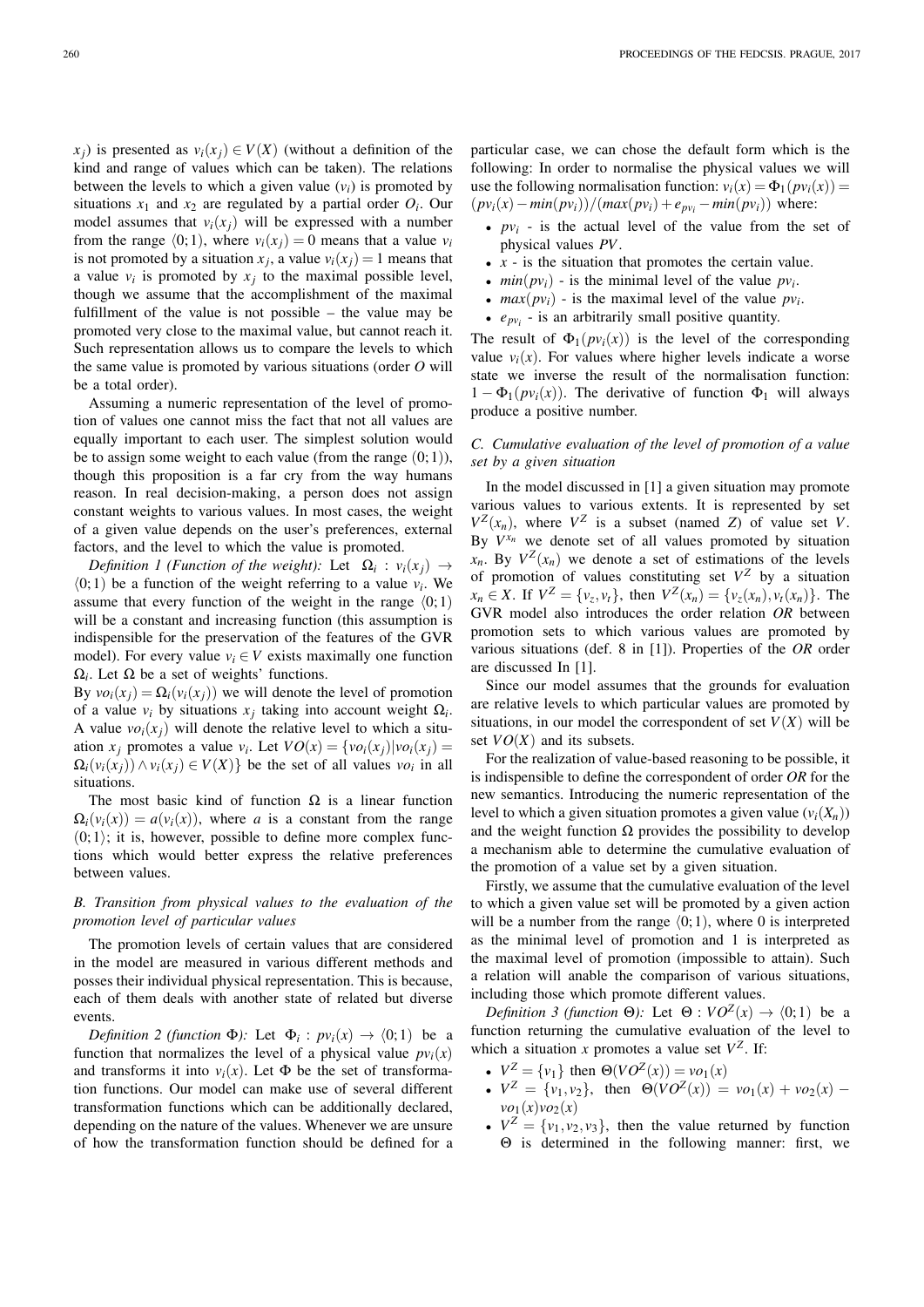determine  $\Theta(VO^{\nu o_1, \nu o_2}(x))$  for  $V^{\nu o_1, \nu o_2} = {\nu o_1, \nu o_2}$ , then we determine  $\Theta(VO^{Z}(x)) = \Theta(V^{vo_1,vo_2}(x)) + vo_3(x) \Theta(VO^{\nu o_1, \nu o_2}(x))\nu o_3(x)$ 

• In case of a higher number of values in set  $V^Z$  the cumulative value  $\Theta(VO^Z(x))$  is determined analogously to the previous case.

Properties of function Θ: (1) The value returned by function Θ is independent of the order in which particular values from  $V^Z$ are reviewed. (2) Function  $\Theta$  is monotonic (here as monotonic we understand not only its being non-increasing, but also the fact that adding a new value which promotes a given situation increases the cumulative evaluation  $\Theta(VO^Z(x))$ . As we have already noticed, values must not be treated equally (they are not all equally important), and therefore we proposed a set of weight functions  $\Omega$ . On the basis of that, we assume that in our model the equivalent of order *OR* will be order *ORO*:

*Definition 4 (Value-extent-weight preference):* A total order  $ORO = (\geq; 2^{VO(X)})$  represents a preference relation between various values, their weight functions and various sets of situations. We assume that  $\Theta(VO^Z(x_n)) \geq \Theta(VO^Y(x_m)) \Rightarrow$  $VO<sup>Z</sup>(x_n) \geq VO<sup>Y</sup>(x_m)$ 

# III. GOALS

The four kinds of goals defined in [1] remain the same. The only changes are caused by the fact that the level of promotion of values expressed in numbers, and therefore the threshold values:  $(v_n min(ga)$  and  $v_n min(gua)$ ) will also be numbers from the range  $(0; 1)$ . These values may be declared directly by the user or determined from function  $\Phi$  and the minimal values of particular physical values declared by the user.

## IV. INFERENCE RULES

The author of [1] introduces a number of the so-called argumentation schemes (in this work they will be treated as defeasible inference rules) allowing for the realization of value-based and teleological reasoning. Due to the length limitations, in this paper we will only present a model of three of them. A full model will be introduced in future works.

Below are presented three mechanisms from [1] which have been adapted to our reasoning model with a numeric representation of the level of value promotion (the names will correspond to the mechanisms from [1]):

AS2 Generalized practical reasoning: If in circumstances *s<sup>m</sup>* performing an action *a<sup>t</sup>* is preferred to remaining in *s<sup>m</sup>* and  $as_{t,m} \in AS$ , then an action  $a_t$  should be performed:

$$
\gamma(s_m) = 1
$$
  
\n
$$
as_{t,m} \in AS
$$
  
\n
$$
\frac{VO^{as_{t,m}}(as_{t,m}) \triangleright\text{VO}^{s_m}(s_m)}{\varepsilon(as_{t,m})}
$$

In the above example, relation *gg* from [1] (def. 9) is expressed by means of order *ORO*  $(\geq)$  which takes into consideration the weight function.

AS3 Reasoning with abstract goals: If in the current circumstances  $s_m$  achieving an abstract goal  $ga_k$  is possible by a material goal *gm<sup>l</sup>* and *gm<sup>l</sup>* is an action at performed in *sm*, then a goal *gm<sup>l</sup>* becomes the practical goal *gp*:

$$
ga_k
$$
  
\n
$$
\gamma(s_m) = 1
$$
  
\n
$$
gm_l = as_{t,m}
$$
  
\n
$$
sat(gm_l, ga_k)
$$
  
\n
$$
gp = gm_l
$$

Interestingly, predicate  $sat(gm_l, ga_k)$  (see: def. ??) requires a determination (for goal *gak*) of the minimal levels to which particular vales should be fulfilled  $v_i min(ga_k)$ ).

AS5 Goal-driven practical reasoning: In the current circumstances *sm*, in order to achieve the practical goal *gp*, an action *a<sup>t</sup>* should be performed:

$$
\gamma(s_m) = 1
$$

$$
\underline{sp = as_{t,m}}
$$

$$
\epsilon(as_{t,m})
$$

### V. ARGUMENTATION FRAMEWORK

Since no argumentation framework on which to build the model has been pre assumed, we have to adapt a simple ad-hoc model from [1]. The model is presented in an informal way, the fully fledged formal model of the argumentation framework will appear in a future works:

- We assume that arguments are constructed on the basis of inference rules.
- There are two kinds of attack: undermining, which is an attack on the premise of the inference rule, and rebuttal, which is an attack on the conclusion of the inference rule.
- An attack on the premise occurs when there exists an argument whose conclusion is the negation of the premise.
- An attack on the conclusion of argument *arg*1 occurs if: (1) There exists an argument whose conclusion is the negation of the conclusion of *arg*1, or (2) *arg*1 concludes that  $\varepsilon(as_{t,m})$  and there exists argument  $arg2$ which concludes  $\varepsilon (as_{z,m})$ , where  $a_t \neq a_z$ , or (3)  $arg1$ concludes that  $gp = as_{t,m}$  and there exists argument  $arg2$ which concludes that  $gp = as_{z,m}$ , where  $a_t \neq a_z$ .
- We assume a partial ordering between arguments where if  $arg1 > arg2$ , then it means that  $arg1$  is stronger than *arg*2.
- We assume that the basic grounds for determining order (>) between arguments is the inference rule on the basis of which the argument is constructed. We assume that *AS*5 > *AS*3, *AS*5 > *AS*2, and *AS*3 > *AS*2, meaning that if arguments *arg*1 and *arg*2 are in conflict and if *arg*1 is built on the basis of *AS*3 and *arg* is built on the basis of *AS*2, then  $arg1 > arg2$ .
- Argument *arg*1 defeats argument *arg*2 when argument *arg*1 undermines argument *arg*2 or argument *arg*1 rebuts argument *arg*2 and  $arg2 \not\geq arg2$ .
- Reasoning about priorities: we assume that priorities between arguments built on the basis of the same inference rule, depend on values whose application the argument promotes.
	- If both arguments (*arg*1 and *arg*2) are built on the basis of inference rule *AS*2, argument *arg*1 attacks argument *arg*2 (or vice versa), the conclusion of